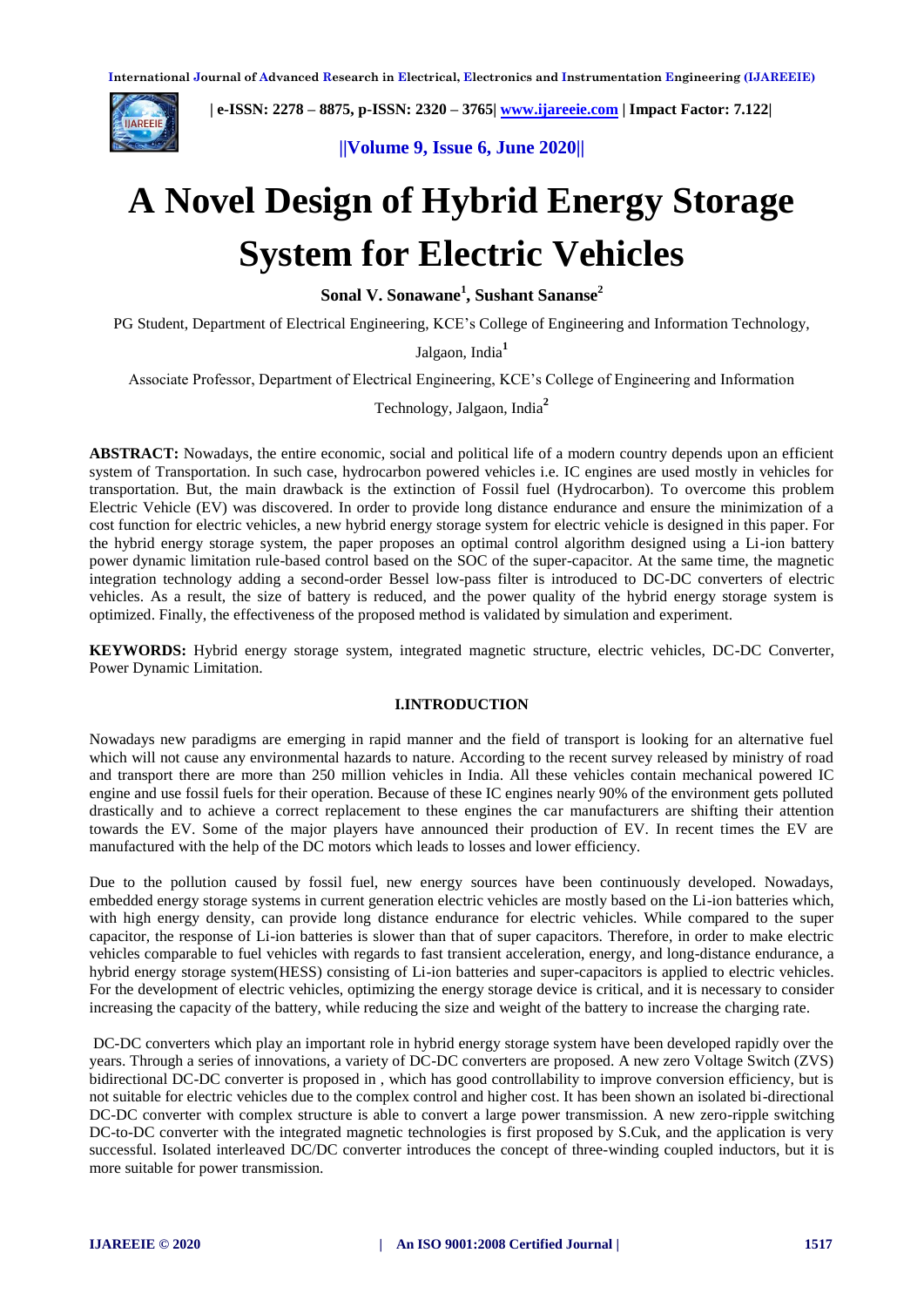

 **| e-ISSN: 2278 – 8875, p-ISSN: 2320 – 3765[| www.ijareeie.com](http://www.ijareeie.com/) | Impact Factor: 7.122|** 

# **||Volume 9, Issue 6, June 2020||**

## **II.TOPOLOGY OF HYBRID ENERGY STORAGE SYSTEM**

**Fig.1** is a proposed hybrid energy storage system



Topology of the hybrid energy storage system Fig.1

composed of DC/DC converter, super capacitors and the Li-ion battery. DC/DC converters consist of four IGBT switches  $T1~T4$  and its corresponding diode (added battery) tube  $D1~D4$ , and an integrated magnetic structure  $\overline{ }$ self inductance  $L1$   $\sim$   $L2$  and mutual inductance M, which share a core inductors. The battery pack provides power to the smooth DC motor. The super capacitor deals with the instantaneous state of peak power supply. The power management system of electric vehicles determines the electrical energy flow according to the load demand. The converter has five main operating modes (mode due to the additional battery pack change). Table 1 shows the specific operation mode of hybrid energy storage system corresponding energy flows and operating mode DC-DC converter.

## **III.DESIGN OF THE DC/DC CONVERTER WITH INTEGRATED MAGNETIC STRUCTURE:**

Magnetic elements such as inductors, are the main components of energy conversion, filtering, electrical isolation and energy storage. The size of the magnetic element is a major factor in determining the size and weight of the converter. To achieve the integration of magnetic elements, an E-type magnetic core is used in this paper. Herein, a coupling inductance (L1 and L2) is used. As shown in **Fig.2,** L2 as the output filter inductor, L1 as the external inductance, and Ca as additional capacitance.

| <b>Working mode</b>              | Power source    | <b>Power flow</b>               | <b>Operation mode</b> |
|----------------------------------|-----------------|---------------------------------|-----------------------|
| Parking charging mode            | Ac power        | Battery and super<br>capacitor  | <b>Buck</b>           |
| Constant speed mode              | <b>Battery</b>  | DC                              | <b>Boost</b>          |
| Acceleration mode                | Super-capacitor | DC motor                        | <b>Boost</b>          |
| Braking mode                     | Braking energy  | Battery and super<br>capacitor  | <b>Buck</b>           |
| Super-capacitor charging<br>mode | <b>Battery</b>  | Super capacitor and DC<br>motor | Boost or buck         |





Topology of DC/DC converter with Fig.2 integrated magnetic structure

the voltage of Ca is equal to the output voltage of L2 and L1 without regard to the capacitor voltage ripple. The DC/DC converter of Fig.1 consists of 4 IGBT switches  $(T1-T4)$  and 4 diodes  $(D1-D4)$ . As a boost converter, there are two operational modes (consisting of L1, T4, D4 or L2, T2, D1); and as a buck converter, there also are three operational modes (consisting of L1, T3, D4 or L2, T1, D2). It can be seen from Table 2, a comparison of two structures of DC/DC converter is illustrates that the volume and weight of the DC/DC converter with integrated magnetic structure are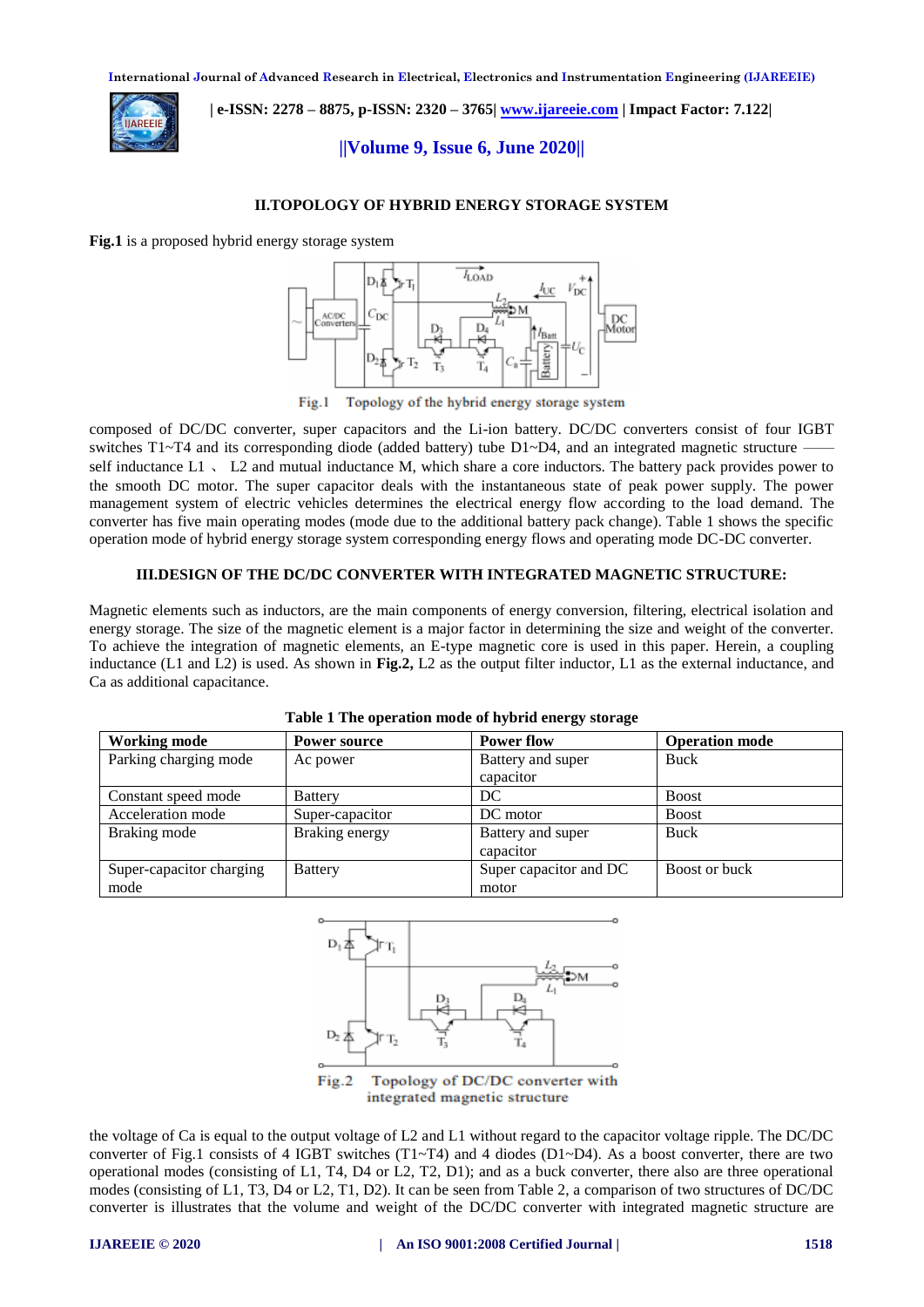

 **| e-ISSN: 2278 – 8875, p-ISSN: 2320 – 3765[| www.ijareeie.com](http://www.ijareeie.com/) | Impact Factor: 7.122|** 

## **||Volume 9, Issue 6, June 2020||**

reduced. In the electric vehicle, the application of the DC/DC converter with integrated magnetic structure can reduce the overall size and weight of the energy storage system. Moreover, integrated magnetic structure can reduce the output current ripple. In section 4, the effectiveness of the integrated magnetic structure is validated by simulation and experiment.

#### **IV.SIMULATION**

The simulation model of the proposed HESS applied to a typical car driving cycle is built on Matlab/Simulink to test the dynamic performance of the system.The parameters of simulation system are presented in The simulation of cars during the acceleration mode, constant speed mode, braking mode and parking charging mode are built on Matlab/Simulink, and the stability of the load side and load side voltage, battery,super capacitor current ripple are observed.



(b) Power of the super-capacitor and Li-ion battery

Compared to the super-capacitor current, the battery current changes are smoother with no instantaneous sperturbations. The output current of the battery pack is smooth and has minimal ripple content, which extends the life of the battery pack and can reduce the loss due to current ripple caused by the DC motor. The supercapacitors are responsible for the high-frequency contents of the load, so a sudden change in its current is normal.At the same time, we can see that a small amount of fluctuation in the load voltage, which is caused by vehicle acceleration or braking, and the voltage can be quickly restored to 300V by the super-capacitor.

#### **V.EXPERIMENT**

Finally, the paper makes an experiment to observe changes of the current of batteries and super-capacitors with step changes in the load. In order to fulfill the conditions in a laboratory environment, we built a small scale experiment and adopted boostcap PC2500 supercapacitor, which switches are HGTG30N60A4D IGBT, and the voltage and current senor are respectively LV 20-P and LA100-P. TMS320F2812 DSP is selected as a feedback and control systems. The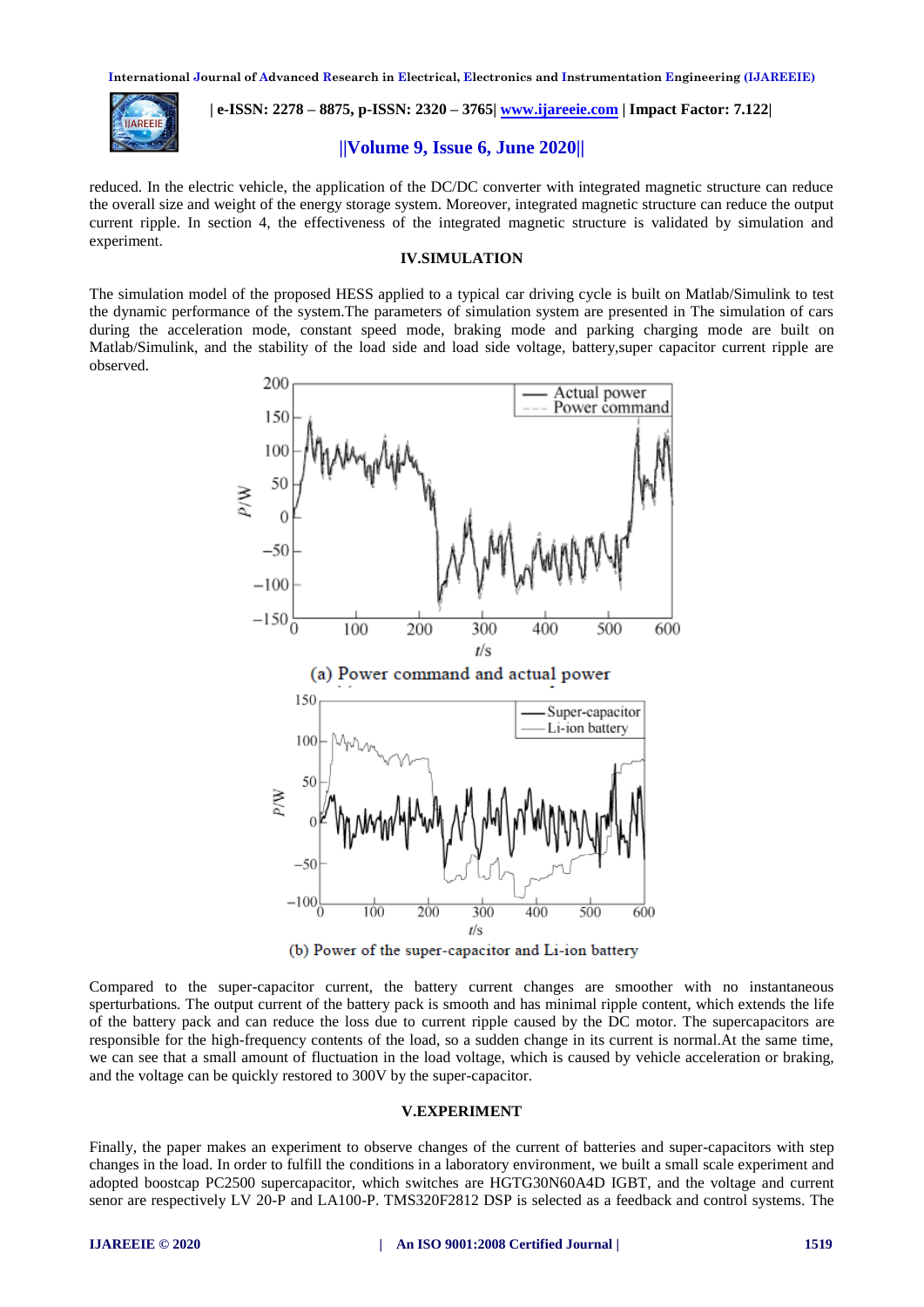

 **| e-ISSN: 2278 – 8875, p-ISSN: 2320 – 3765[| www.ijareeie.com](http://www.ijareeie.com/) | Impact Factor: 7.122|** 

# **||Volume 9, Issue 6, June 2020||**

values of inductors *L*1, *L*2, and M were 2mH, 50H,50H.The actual values of these devices are shown in Table 6.Fig.9 shows the excellent ability of the proposed HESS in response to the acceleration and braking condition of electric cars. For energy storage systems with super-capacitors, when  $t = 3$  and the load step ups, the battery current is smooth and doing a slow controlled ramop, meanwhile, the super-capacitor repeatedly high-current discharge and DC voltage is stabilized at 20V which the overall volatility is less than  $5\%$ ; When  $t = 7$  the load set down, super-capacitor recovered the braking energy, as we can see, the super-capacitor current is negative. For energy storage system without supercapacitors, the battery pack as a single storage is responsible for the set change in the load and has high fluctuation and ripple in current, which will reduce the life of battery. Compared with the proposed HESS, it is not suitable for electric vehicles.

## **VI.CONCLUSION**

In this paper, a new hybrid energy storage system for electric vehicles is designed based on a Li-ion battery power dynamic limitation rule-based HESS energy management and a new bi-directional DC/DC converter The system is compared to traditional hybrid energy storage system, showing it has significant advantage of reduced volume and weight. Moreover, the ripple of output current is reduced and the life of battery is improved.

#### **Experimental equipment and circuit parameters**

| <b>Experimental data</b>       |                                                                                                                                        |
|--------------------------------|----------------------------------------------------------------------------------------------------------------------------------------|
| DC side voltage/V              | $Vdc = 20$                                                                                                                             |
| <b>Battery/V</b>               | Vbatt= $12$                                                                                                                            |
| <b>Super Capacitor</b>         | the initial charge state 80% lead-acid battery 6 Maxwell<br>Boostcap PC2500 series connection 450F, the initial state<br>of charge 12V |
| <b>Switching frequency/kHz</b> | $f_s = 20$                                                                                                                             |
| Sampling time/ $\square$ s     | $Tst = 20$                                                                                                                             |
| <b>DSP</b> model               | <b>TI-TMS320F2812</b>                                                                                                                  |
| $L1, L2/\Box H$                | 1.938 mH, 54.5687                                                                                                                      |
| $M/\Box H$                     | 52.7866                                                                                                                                |
| <b>Switch model</b>            | HGTG 30 N 60 A 4 D IGBT                                                                                                                |
| <b>Voltage sensor</b>          | $LV 20-P$                                                                                                                              |
| <b>Current sensor</b>          | $LA$ 100- $P$                                                                                                                          |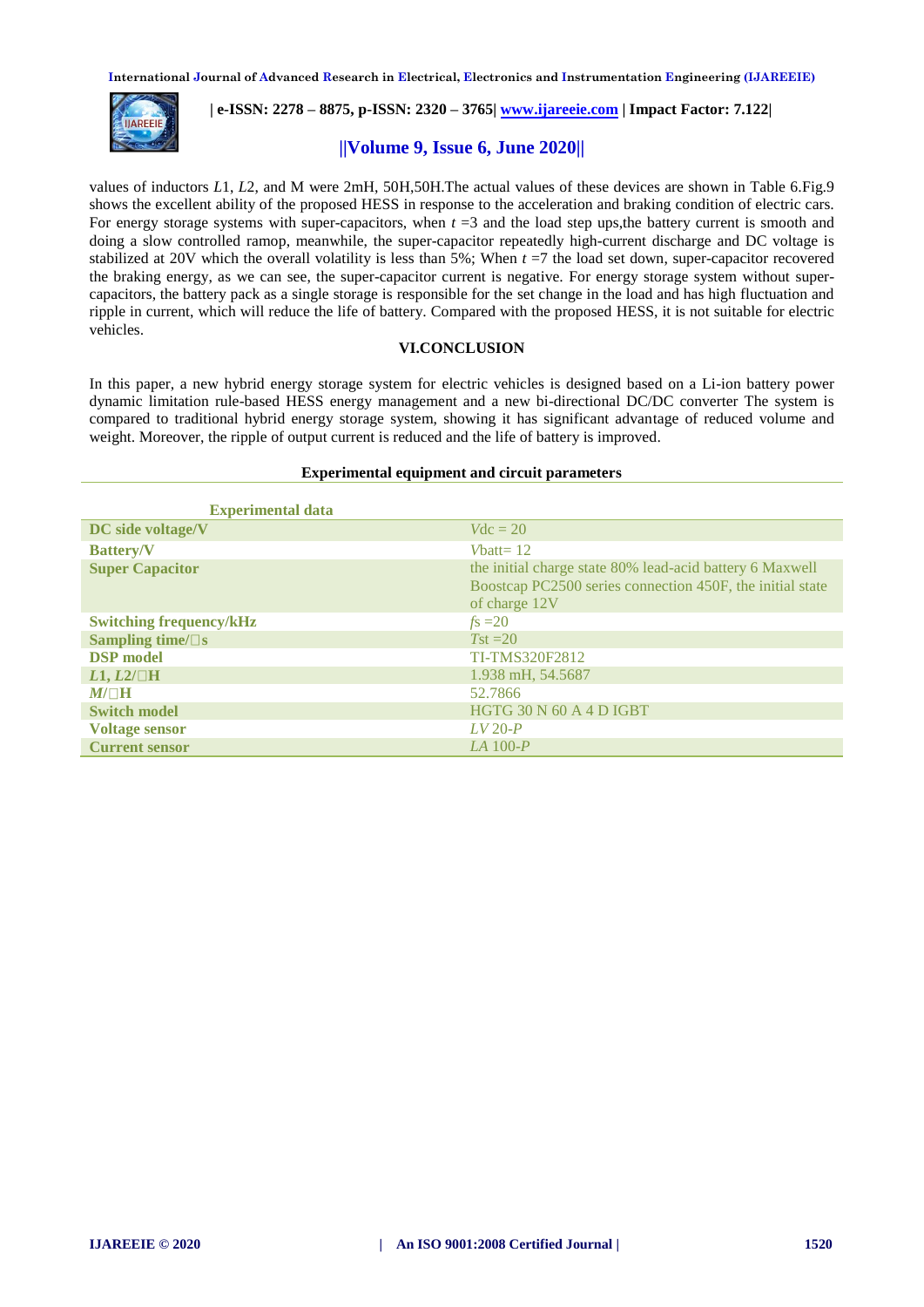

 **| e-ISSN: 2278 – 8875, p-ISSN: 2320 – 3765[| www.ijareeie.com](http://www.ijareeie.com/) | Impact Factor: 7.122|** 

# **||Volume 9, Issue 6, June 2020||**



(b) Without super-capacitor

The system is compared to traditional hybrid energy storage system, showing it has significant advantage of reduced volume and weight. Moreover, the ripple of output current is reduced and the life of battery is improved.